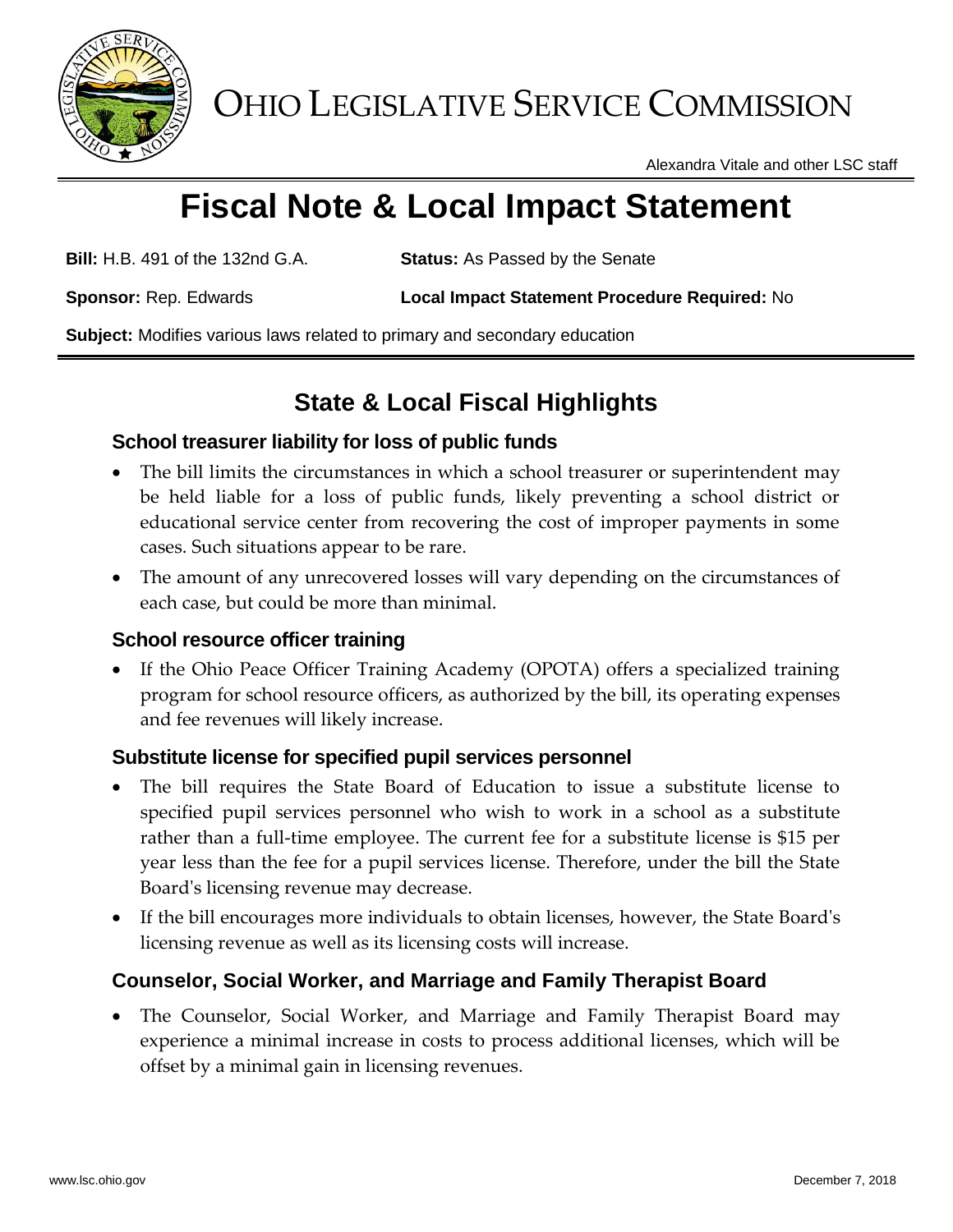## **High school graduation pathways**

 The bill extends alternative high school graduation pathways similar to those for students in the class of 2018 to students in the classes of 2019 and 2020, allowing more students in those classes to graduate on time.

# **Detailed Fiscal Analysis**

#### **Provisions related to school treasurers**

#### **Liability for loss of public funds**

Under current law, public officials are strictly and individually liable for the loss or misuse of public money under their control, regardless of blame. Like most public officials in Ohio, school district and educational service center (ESC) treasurers must obtain a bond conditioned on the treasurer's faithful performance of all official duties. The bond protects the school district or ESC, not the treasurer, against a loss in the event of misuse of public money.

The bill provides an exception to the general rule of strict liability for loss of public funds for a treasurer of a school district or ESC in the performance of official duties generally and to the treasurer's reliance on the accuracy of various nonfinancial information or data. Thus, a treasurer will not be held liable unless the funds are lost as a result of the treasurer's own negligence or other wrongful act. The bill also protects a school treasurer or superintendent from liability for any losses of public funds specifically stemming from the payment of a teacher who does not have the proper paperwork (for example, a valid educator license) on file unless the payment was due to negligence or a wrongful act. The bill specifically applies its provisions to any pending cases at the time of its effective date.

In general, when an audit determines that public money has been illegally expended, the Auditor of State issues a finding for recovery against the liable public official and the official's bonding company. The public office may then make a claim to the bonding company to recoup the losses. The bonding company will seek reimbursement from the public official for any claims paid out as a result of the official's failure to faithfully perform duties.

The bill's limits on school treasurer and superintendent liability likely prevent the Auditor from issuing a finding for recovery against those individuals when a loss is not due to negligence or a wrongful act. If so, the school district or ESC will be unable to recover from the bonding company the amounts improperly paid. The amount of a school district's or ESC's unrecovered losses will vary depending on the circumstances of each case, but could be more than minimal. Overall, findings for recovery against school district treasurers and superintendents appear to be rare. As a point of reference, a brief review of the Auditor's records for FY 2017 and FY 2018 found four audits that resulted in a finding for recovery against a school district treasurer, mostly for overpayment of district personnel. The findings ranged from \$1,500 to \$22,000.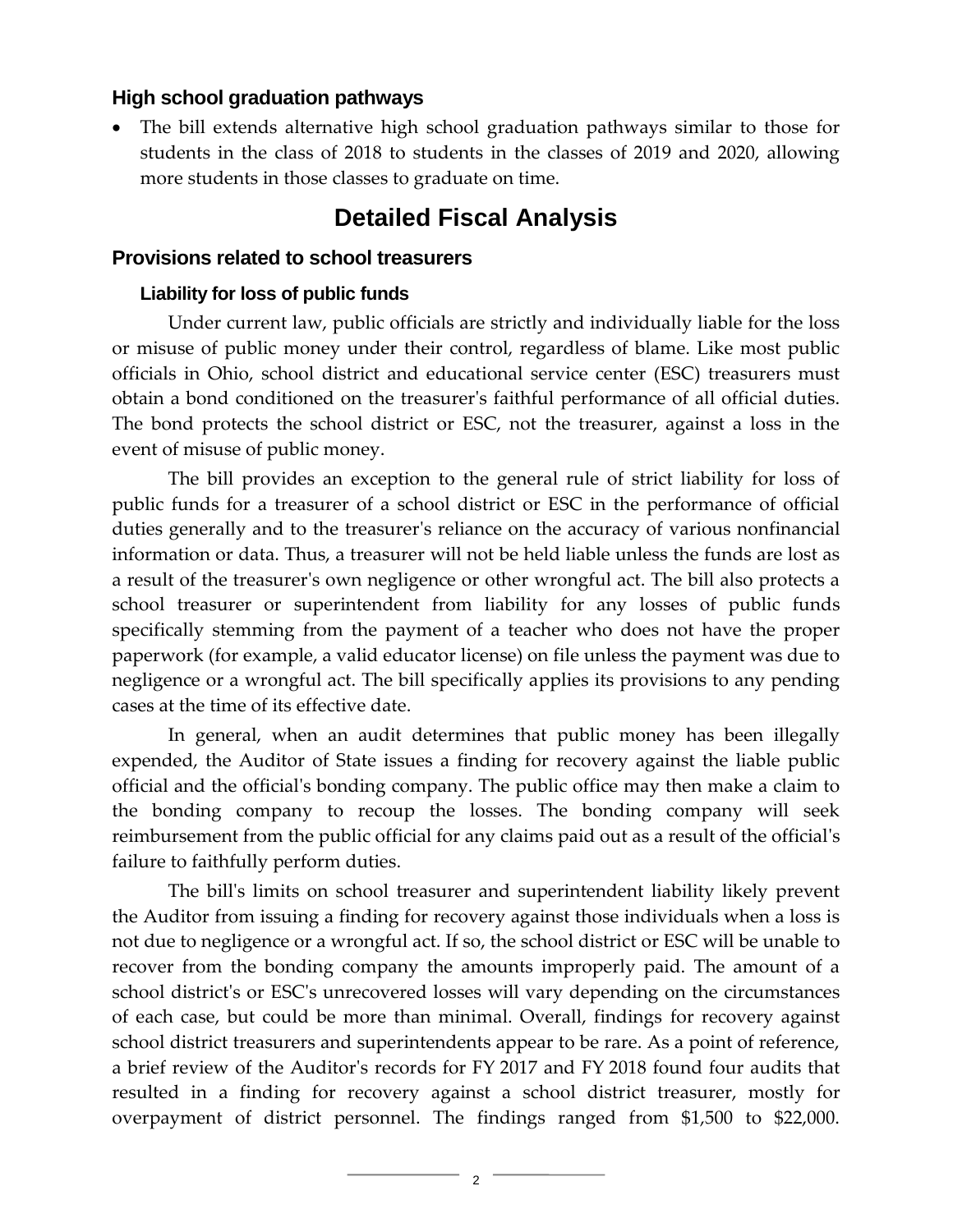However, several of those audits indicated that the overpaid employee repaid or was in the process of repaying the misspent money.

#### **Violations of treasurer professional duties**

The bill also prohibits the Ohio Department of Education (ODE) from considering the loss of public funds not resulting from the treasurer's negligence or other wrongful act as a violation of a school treasurer's professional duties, provided that the treasurer has performed all official duties required of the treasurer with reasonable care. As with the bill's provisions regarding liability for loss of public funds, this provision applies to any professional conduct investigations that are pending on the bill's effective date.

This provision may marginally reduce the number of professional conduct cases investigated by ODE's Office of Professional Conduct, which administers the educator disciplinary process. In 2017, 21 (1.4%) of the Office's roughly 1,500 investigations into allegations of educator misconduct involved misuse of school funds. The Office's operating expenses are supported by educator license fees deposited into the Teacher Licensure and Certification Fund (Fund 4L20).

### **Procedure for payment of teacher services**

The bill makes changes to the procedure a school treasurer must follow in order to pay a teacher for services. Before making payment to a teacher, current law requires a treasurer to have received certain documentation from the teacher, including any required reports and a statement from the superintendent that the teacher has filed with the treasurer a valid educator license. Instead, the bill requires a treasurer to receive statements from the superintendent that the teacher has filed with the superintendent the required reports and a valid license. This provision may make the processing of a teacher's paperwork more efficient.

# **School resource officer training course requirements**

 $\overline{a}$ 

H.B. 318 of the 132nd General Assembly requires each school resource officer (SRO) newly appointed after November 2, 2018 to complete at least 40 hours of specialized training through one of three entities: (1) the National Association of School Resource Officers, (2) the Ohio School Resource Officer Association, or (3) a peace officer certified to conduct a course that meets the bill's requirements. H.B. 318 also requires the Ohio Peace Officer Training Commission to develop and conduct a basic SRO training course aligned with the specialized training. The Attorney General's Office, through the Commission, administers the Ohio Peace Officer Training Academy (OPOTA), which is funded, in part, by course fees charged to local law enforcement officers or their departments.<sup>1</sup>

<sup>1</sup> [https://www.ohioattorneygeneral.gov/Law-Enforcement/Ohio-Peace-Officer-Training-Academy/](https://www.ohioattorneygeneral.gov/Law-Enforcement/Ohio-Peace-Officer-Training-Academy/Course-Catalog/Tuition) [Course-Catalog/Tuition.](https://www.ohioattorneygeneral.gov/Law-Enforcement/Ohio-Peace-Officer-Training-Academy/Course-Catalog/Tuition)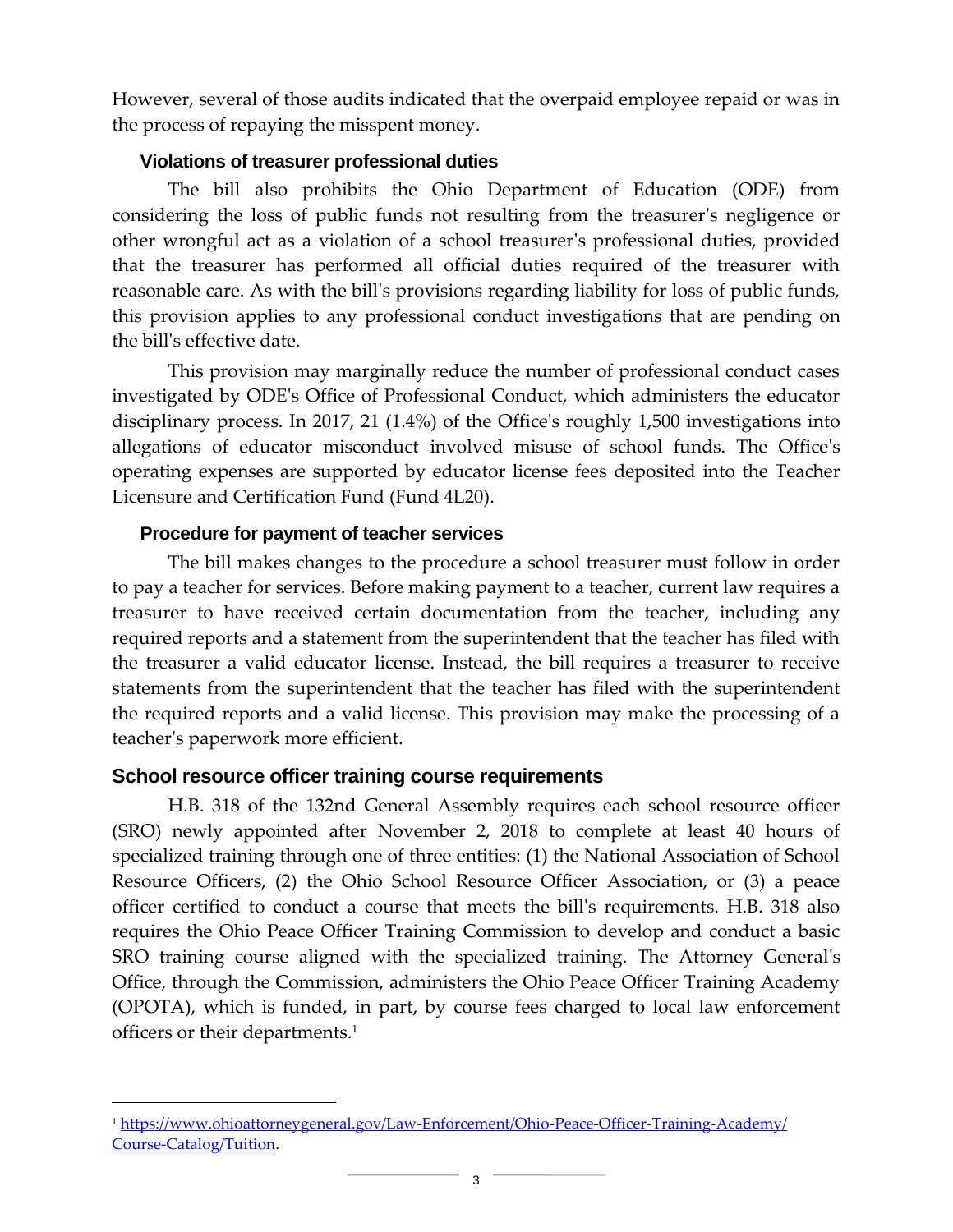In general, the bill streamlines the provision of SRO training by removing the responsibility for OPOTA to develop and conduct a basic training course and clarifying that any one of (instead of only one of) the three entities may conduct the specialized training, provided the specialized training has been approved by the Commission. The bill also replaces the certified peace officer with OPOTA generally, as an entity that may conduct the specialized training. Thus, OPOTA expenses may increase if it develops and provides the specialized training, depending on the number of new courses created and offered, but may be lower than otherwise due to the elimination of the basic training course requirement. Presumably, an increase in OPOTA expenses will be offset by corresponding gain in OPOTA course fee revenue.

#### **Substitute license for specified pupil services personnel**

Current law requires speech-language pathologists, audiologists, registered nurses, physical therapists, physical therapist assistants, occupational therapists, occupational therapist assistants, and social workers to hold both an Ohio occupational license from their professional licensing boards as well as a pupil services or associate license to work in a school from the State Board of Education. <sup>2</sup> This applies to individuals seeking to work in a school as a substitute or as a full-time employee. The current fee for the State Board license is \$40 per year. 3

The bill requires the State Board to issue substitute licenses to individuals in these professions if they wish to work in a school as a substitute, not as a full-time employee. The current fee for a State Board substitute license is \$25 per year.<sup>4</sup> To the extent individuals in these professions are currently working as substitutes, the State Board's licensing revenue to Fund 4L20 will decrease under the bill, as these individuals will likely opt for the cheaper of the two licenses.<sup>5</sup> The lower fee may also encourage more of these individuals to get licensed as substitutes, which would increase licensing revenue to and the administrative costs associated with licensure from Fund 4L20. One of these costs is an annual fee of \$5 that is paid to the Attorney General for enrollment in the Retained Applicant Fingerprint Database (RAPBACK).

 $\overline{a}$ 

<sup>2</sup> Physical therapy and occupational therapy assistants are required to obtain an associate license. The other professions are required to obtain a pupil services license.

<sup>3</sup> The State Board issues a one-year license with a \$40 fee or a five-year license with a \$200 fee.

<sup>4</sup> The State Board issues a one-year substitute license with a \$25 fee or a five-year substitute license with a \$125 fee.

<sup>&</sup>lt;sup>5</sup> The bill prohibits the State Board from establishing additional qualifications for the substitute license. This Fiscal Note assumes that does not mean the State Board may not charge a fee. If the State Board is prohibited from charging a fee for these new licenses, licensing revenue will decrease further.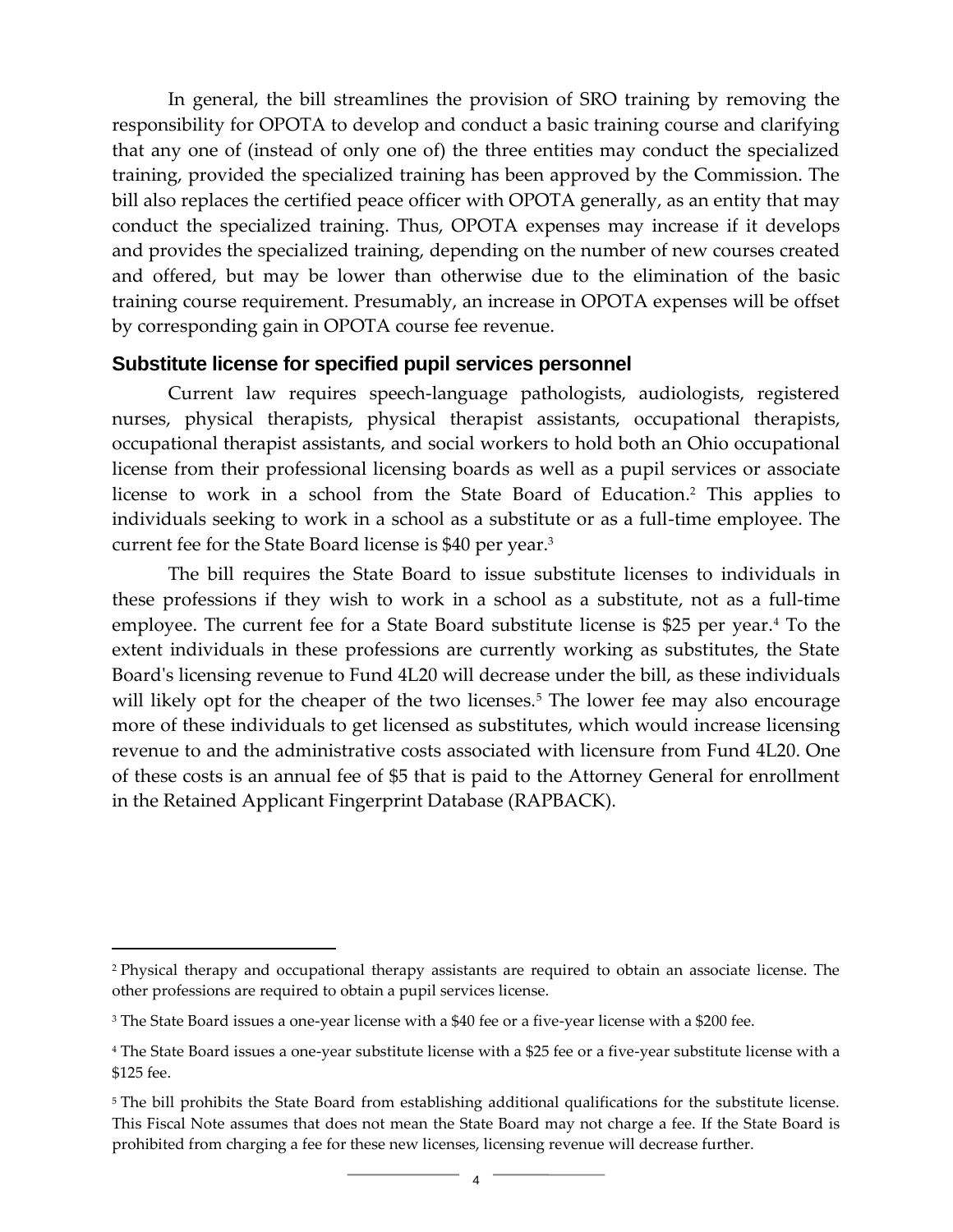# **Counselor, Social Worker, and Marriage and Family Therapist Board – approval of counselor education programs**

Currently, to be eligible for a professional clinical counselor or professional counselor license an individual must meet certain requirements including holding a graduate degree in counseling from an accredited educational institution. A graduate degree obtained from a mental health counseling program after January 1, 2018, is required to be from a specified counseling program that has been accredited by the Council for Accreditation of Counseling and Related Educational Programs. The bill allows a counseling education program temporarily approved by the Counselor, Social Worker, and Marriage and Family Therapist Board in rules to also meet this requirement. In addition, the bill allows the Board to adopt rules to temporarily approve such a program, but specifies certain requirements or conditions that must be included if rules are adopted.

As a result of this provision, additional individuals might meet the requirements for licensure. If this occurs, the Board would realize a gain in fee revenue and a subsequent increase in administrative costs to process any additional licenses. Any impact is likely to be minimal, but will depend on the number of additional licenses sought. The Board could also experience an increase in administrative costs for rule promulgation. The Board uses the Occupational Licensing and Regulatory Fund (Fund 4K90) to pay operating expenses and deposit fee revenue.

## **Alternative high school graduation pathways**

H.B. 49 of the 132nd General Assembly created two alternative graduation pathways exclusively for students who are enrolled in a school district, other public school, or chartered nonpublic school and who entered ninth grade for the first time on or after July 1, 2014, but before July 1, 2015 (the class of 2018) in lieu of the three existing graduation pathways. A student qualified for a diploma under the alternative criteria if the student either:

- Took all applicable state tests, retook certain low-score end-of-course exams, completed the district's or school's curriculum, and satisfied two of a number of other conditions, including completion of a capstone project during the 12th grade, completion of 120 hours of community service or work-based learning, and a 93% attendance rate during the 12th grade; or
- Took all applicable state tests, completed the district's or school's curriculum, completed an approved career-technical training program, and satisfied one of a number of other conditions, including obtaining an industry recognized credential.

The bill extends the same alternative pathways to students who enter ninth grade prior to July 1, 2016 (the class of 2019) and similar pathways to students who enter the ninth grade prior to July 1, 2017 (the class of 2020), allowing more students to graduate on time than would be the case otherwise. Notably, students in the class of 2020 who use the first alternative pathway to graduate may not do so by meeting